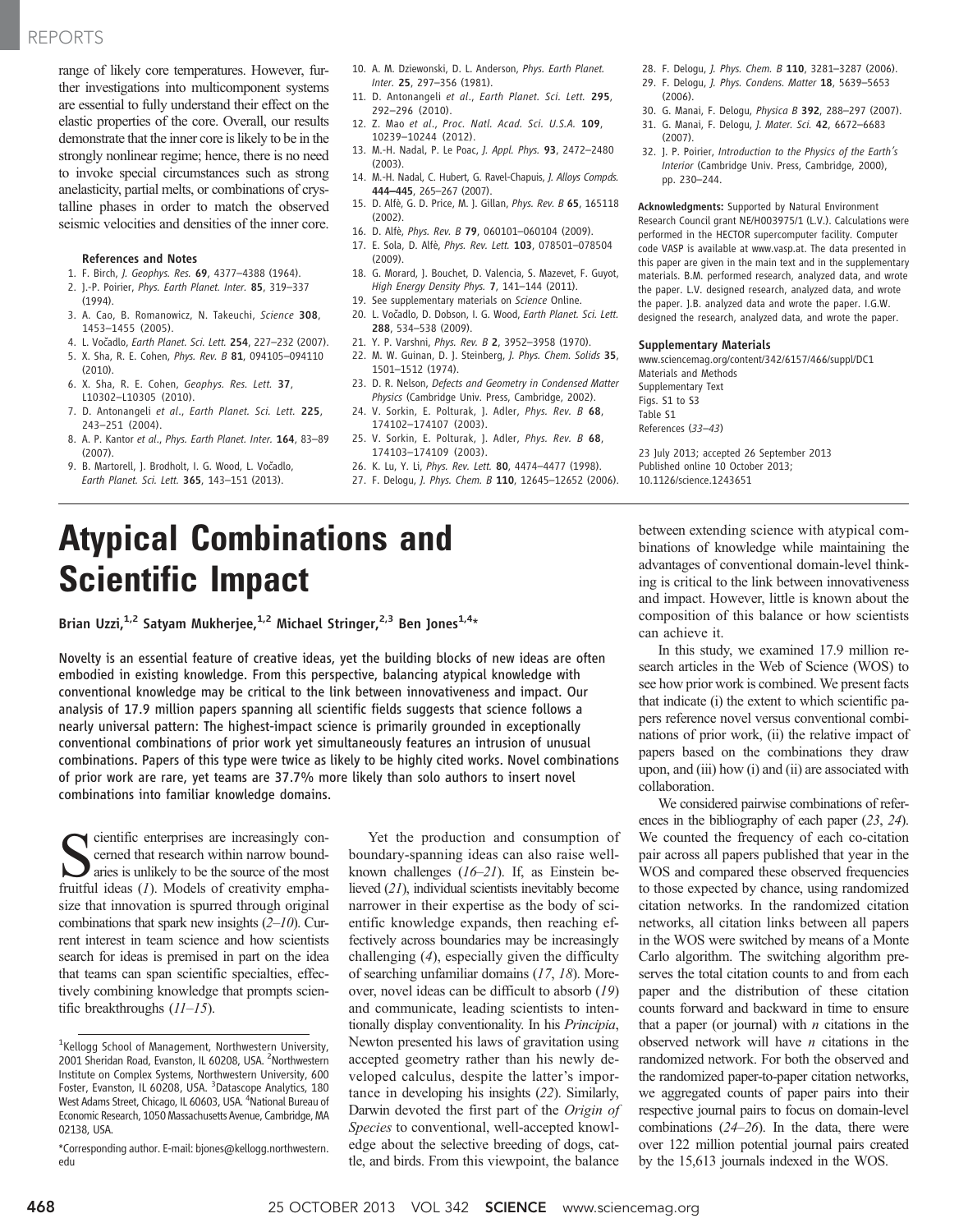Comparing the observed frequency with the frequency distribution created with the randomized citation networks, we generated a z score for each journal pair. This normalized measure describes whether any given pair appeared novel or conventional. Z scores above zero indicate pairs that appeared more often in the observed data than expected by chance, indicating relatively common or "conventional" pairings. Z scores below zero indicate pairs that appear less often in the observed WOS than expected by chance, indicating relatively atypical or "novel" pairings. For example, in the year 1980, the pairing Tetrahedron and Experientia had a high z score (21.55) indicating a conventional pairing, whereas Tetrahedron paired with Life Sciences had a negative z score  $(-17.67)$ , indicating a pairing more unusual than chance. The supplementary materials detail these computations, the null model, and an illustrative example (table S1 and figs. S1 to S3).

As a simple validation of the z score measure, we found that journal pairs from the same WOS disciplinary designation had significantly higher z scores than did interdisciplinary journal pairs (table S3 and fig. S11). At the same time, only a minority (40.1%) of interdisciplinary journal pairs were novel, having z scores below zero

in the 1990s. This pattern indicates that observed journal pairings from the same WOS disciplines tend to be conventional, and interdisciplinary WOS journal pairings are less substantially conventional but still not consistently novel.

The above method assigns each paper a distribution of journal pair z scores based on the paper's reference list (Fig. 1A). To characterize a paper's tendency to draw together conventional and novel combinations of prior work, we examined two summary statistics. First, to characterize the central tendency of a paper's combinations, we considered the paper's median z score. The median allows us to characterize conventionality in the paper's main mass of combinations. Second, we considered the paper's  $10$ th-percentile z score. The left tail allows us to characterize the paper's more unusual combinations, where novelty may reside.

We found that papers typically relied on very high degrees of conventionality. Figure 1B presents the distribution of papers' median z scores for the WOS in the indicated decades. Considering that a z score below zero represents a journal pair that occurs less often than expected by chance, the analysis of median z scores suggests very high degrees of conventionality. Half of the papers have median z scores exceeding

1.00

69.0 in the 1980s and 99.5 in the 1990s. Moreover, papers with a median z score below zero are rare. In the 1980s, only 3.54% of papers had this feature, whereas in the 1990s the percentage fell to 2.67%, indicating a persistent and prominent tendency for high conventionality.

Focusing on each paper's left tail combinations, we found that even among the paper's relatively unusual journal combinations, the majority of papers did not feature atypical journal pairs. Figure 1C shows that 40.8% of the papers in 1980s and 40.7% in the 1990s have a 10th-percentile z score below zero. Overall, by these measures, science typically relies on highly conventional combinations and rarely incorporates journal pairs that are uncommon compared to chance. Analyses in the supplementary materials (fig. S6) show that these empirical regularities for the WOS taken as a whole are largely replicated on a field-by-field basis and across time.

Our next finding indicates a powerful relationship between combinations of prior work and ensuing impact. Figure 2 presents the probability of a "hit" paper, conditional on the combination of its referenced journal pairs. Hit papers are operationalized as those in the upper 5th percentile of citations received across the whole data set, as measured by total citations through 8 years



Fig. 1. Novelty and conventionality in science. For a sample paper, (A) shows the distribution of z scores for that paper's journal pairings. The z score shows how common a journal pairing is as compared to chance. For each paper, we take two summary measures: its median z score, capturing the paper's central tendency in combining prior work, and the 10th-percentile z score, capturing the paper's journal pairings that are relatively unusual. For the population of papers, we then consider these values across all papers in the WOS published in the 1980s or 1990s. (B) considers the median z scores and shows that the vast majority of papers displays a high propensity for conventionality; in the 1980s and 1990s, fewer than 4% of papers have median z scores below 0 and more than 50% of papers have median z scores above 64. (C) considers the 10th-percentile  $z$  scores, which further suggest a propensity for conventionality; only 41% of papers in the 1980s and 1990s have a 10th percentile z score below 0. Overall, by these measures, science rarely draws on atypical pairings of prior work.

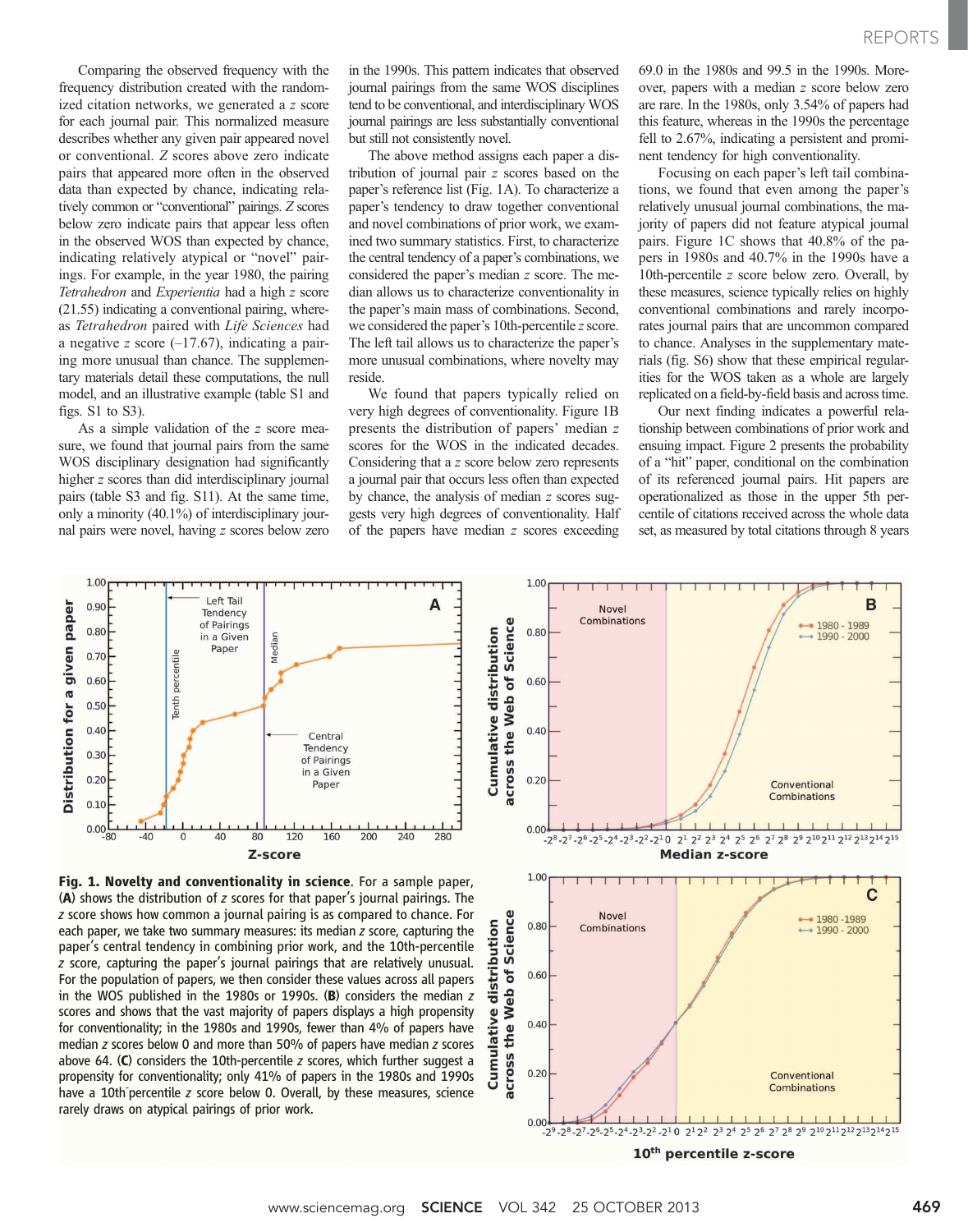after publication (the supplementary materials consider alternative definitions of hit papers). The vertical axis shows the probability of a hit paper conditional on a  $2 \times 2$  categorization indicating the paper's (i) "median conventionality" (an indicator for whether the paper's median z score is in the upper or lower half of all median z scores)

and (ii) "tail novelty" (an indicator for whether the paper's 10th-percentile z score is above or below zero).

Papers with "high median conventionality" and "high tail novelty" display a hit rate of 9.11 out of 100 papers, or nearly twice the background rate of 5 out of 100 papers. All other categories



Fig. 2. The probability of a "hit" paper, conditional on novelty and conventionality. This figure presents the probability of a paper being in the top 5% of the citation distribution conditional on two dimensions: whether a paper exhibits (i) high or low median conventionality and (ii) high or low tail novelty, as defined in the text. Papers that combine high median conventionality and high tail novelty are hits in 9.11 out of 100 papers, a rate nearly double the background rate of 5%. Papers that are high on one dimension only (high median conventionality or high tail novelty but not both) have hit rates about half as large. Papers with low median conventionality and low tail novelty have hit rates of only 2.05 out of 100 papers. The sample includes all papers published in the WOS from 1990 to 2000. The supplementary materials show similar findings when considering (i) all other decades from 1950 to 2000; (ii) hit papers defined as the top 1 or 10% by citations; and (iii) analyses controlling for field and other observable differences across papers, hinting at a universality of these relationships for scientific work. The difference in the hit probabilities for each category is statistically significant ( $P < 0.00001$ ). The percentage of WOS papers in each category are: 6.7% (green bar), 23% (gold bar), 26% (red bar), and 44% (blue bar).

show significantly lower hit rates. Papers featuring high median conventionality but low tail novelty displayed hit rates of 5.82 out of 100 papers, whereas those featuring low median conventionality but high tail novelty display hit rates of 5.33 out of 100 papers. Finally, papers low on both dimensions have hit rates of just 2.05 out of 100.

Further analyses suggest a universality of these relationships for scientific work across time and fields. We considered the same relationships for different time periods (fig. S4), for different definitions of high-impact papers (fig. S5), and for each of 243 fields of science (fig. S6 and table S2). These analyses confirmed the findings above. Thus, novelty and conventionality are not opposing factors in the production of science; rather, papers with an injection of novelty into an otherwise exceptionally familiar mass of prior work are unusually likely to have high impact.

Collaboration is often claimed to produce more novel combinations of ideas (10–14), but the extent to which teams incorporate novel combinations across the universe of fields is unknown. Team-authored papers were more likely to show atypical combinations than were singleor pair-authored papers. Figure 3A shows that the distribution of 10th-percentile z scores shifted significantly leftward as the number of authors increased [Kolmogorov-Smirnov (K-S) tests indicate solo versus pair  $P = 0.016$ , pair versus team  $P = 0.001$ , team versus solo  $P \le 0.001$ . Papers written by one, two, or three or more authors showed high tail novelty in 36.1, 39.8, and 49.7% of cases, respectively, indicating that papers with three or more authors showed an increased frequency of high tail novelty over the solo-author rate by 37.7%.



Fig. 3. Authorship structure, novelty, and conventionality. Teamauthored papers are more likely to incorporate tail novelty but without sacrificing a central tendency for high conventionality. Papers introduce tail novelty (a 10th-percentile z score less than 0) in 36.2, 39.9, and 49.7% of cases for solo authors, dual authors, and three or more authors, respectively (A). K-S tests confirm that the distributions of tail novelty are

distinct (solo versus pair  $P = 0.016$ , pair versus team  $P = 0.001$ , team versus solo  $P < 0.001$ ). In contrast, each team size shows similar distributions for median conventionality [(B), K-S tests indicate no statistically significant differences]. These findings suggest that a distinguishing feature of teamwork, and teams' exceptional impact, reflects a tendency to incorporate novelty.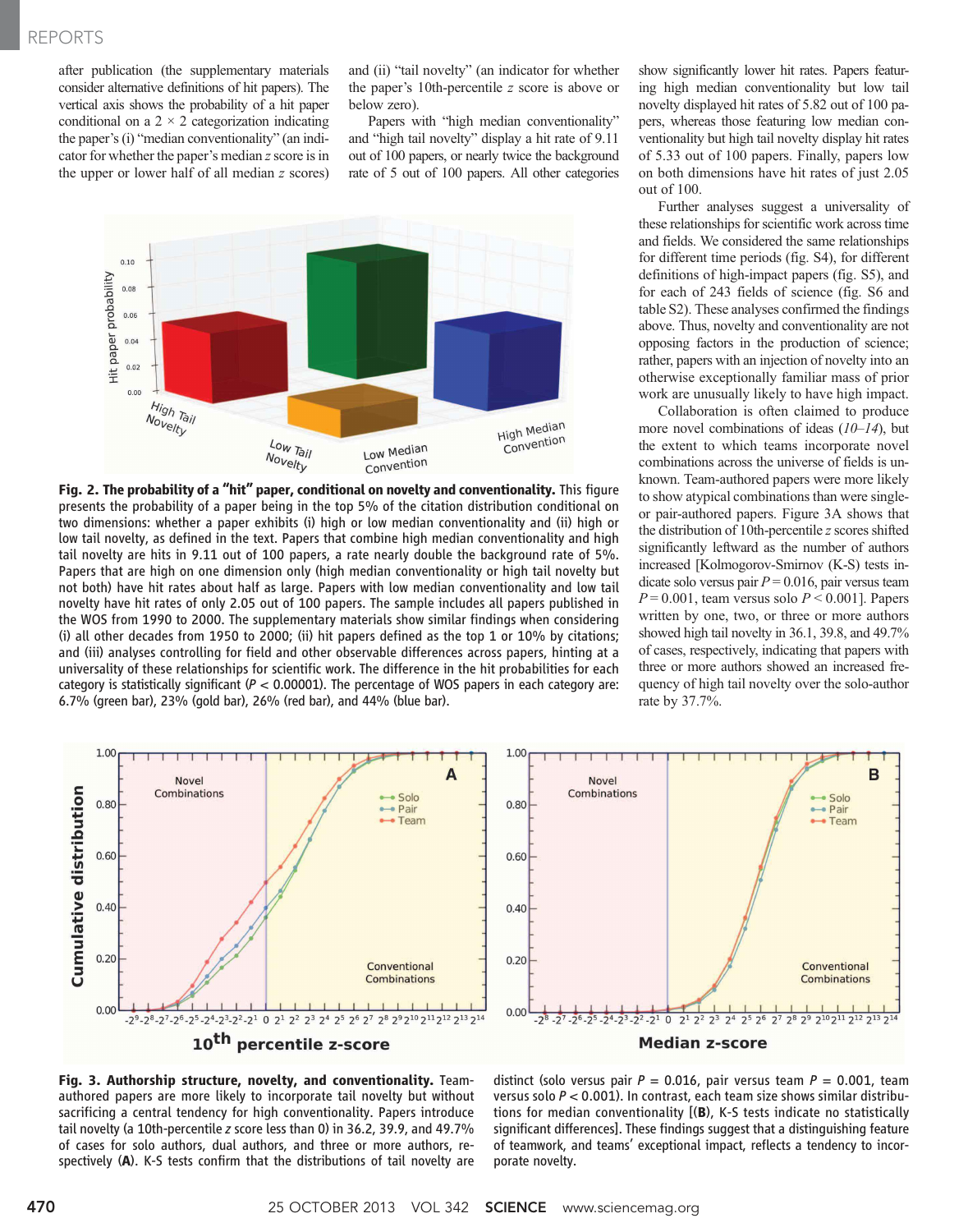

Fig. 4. Novel and conventional combinations in the production of science. (A to C) The interplay between tail novelty, median conventionality, and hit paper probabilities shows remarkable empirical regularities. First, high tail novelty papers have higher impact than low tail novelty papers at (i) any level of conventionality and (ii) regardless of authorship structure. Second, increasing median conventionality is associated with higher impact up to the

85th to 95th percentile of median conventionality, after which the relationship reverses. Third, larger teams obtain higher impact given the right mix of tail novelty and median conventionality. Nonetheless, at low levels of median convention and tail novelty, even teams have low impact, further emphasizing the fundamental relationship between novelty, conventionality, and impact in science.

Teams were neither more nor less likely than single authors or pairs of authors to display high median conventionality. Figure 3B indicates no significant statistical difference in the median z-score distributions (K-S tests indicate solo versus pair  $P = 0.768$ , pair versus team  $P = 0.417$ , team versus solo  $P = 0.164$ ). Teams thus achieve high tail novelty more often than solo authors. Yet, teams were not simply more novel but rather displayed a propensity to incorporate high tail novelty without giving up a central tendency for high conventionality.

In our final analysis, we examined the interplay between citation, combination, and collaboration using regression methods (Fig. 4). Papers were binned into 11 equally sized categories of median conventionality. A separate regression was run for each category of median conventionality and each team size, with field fixed effects. The supplementary materials detail the regression methodology and present additional confirmatory tests (figs. S7 to S10).

There were three primary findings. First, high tail novelty papers had higher impact than low tail novelty papers, an impact advantage that occurred at any level of conventionality and regardless of authorship structure. Second, peak impact occurred in the 85th to 95th percentile of median conventionality, an exceptionally high level. This peak and its position appeared irrespective of tail novelty/no tail novelty or authorship structure. These generic features suggest fundamental underlying rules relating combinations of prior work to the highest-impact science.

Finally, Fig. 4 indicates that at virtually all mixes of tail novelty and median conventionality, larger teams were associated with higher impact. Thus, whereas teams incorporated the highest impact mixes more frequently (Fig. 3), teams also tended to obtain higher impact for any particular mix (Fig. 4). Nonetheless, despite teams' advantage in citations across virtually all fields of science (12), even teams had low impact at low levels of median conventionality and tail novelty.

Our analysis of 17.9 million papers across all scientific fields suggests that the highest-impact science draws on primarily highly conventional combinations of prior work, with an intrusion of combinations unlikely to have been joined together before. These patterns suggest that novelty and conventionality are not factors in opposition; rather, papers that mix high tail novelty with high median conventionality have nearly twice the propensity to be unusually highly cited.

These findings have implications for theories about creativity and scientific progress. Combinations of existing material are centerpieces in theories of creativity, whether in the arts, the sciences, or commercial innovation  $(2-4, 6-10, 16)$ . Across the sciences, the propensity for highimpact work is sharply elevated when combinations of prior work are anchored in substantial conventionality, not novelty, while mixing in a left tail of combinations that are rarely seen together. In part, this pattern may reflect advantages to being within the mainstream of a research trajectory, where scientists are currently focused, while being distinctive in one's creativity. Combinations of prior work also relate to "burden of knowledge" theory, which emphasizes the growing knowledge demands on scientists (4, 17, 21). New articles indexed by the WOS now exceed 1.4 million per year across 251 fields, encouraging specialization and challenging scientists' capacity to comprehend new thinking across domains. The finding that teams preserve high conventionality yet introduce tail novelty suggests that teams help meet the challenge of the burden of knowledge by balancing domain-level depth with a capacity for atypical combinations.

This methodology considered paper and journal pairings but can be applied at the level of disciplines, papers, or topics within papers, allowing the examination of combinations of prior work at different resolutions in future studies of creativity and scientific impact. Beyond science, links between novelty and conventionality in successful innovation also appear. E-books retain page-flipping graphics to remind the reader of physical books, and blue jeans were designed with a familiar watch pocket to look like conventional trousers. From this viewpoint, the balance

between extending technology with atypical combinations of prior ideas while embedding them in conventional knowledge frames may be critical to human progress in many domains. Future research questions also arise from our findings. Science is dynamic, with research areas shifting and new fields arising. Although we find that the regularities relating novelty, conventionality, and impact persist across time and fields, understanding how research trajectories shift and how new fields are born are questions that measures of novelty and convention may valuably inform. At root, our work suggests that creativity in science appears to be a nearly universal phenomenon of two extremes. At one extreme is conventionality and at the other is novelty. Curiously, notable advances in science appear most closely linked not with efforts along one boundary or the other but with efforts that reach toward both frontiers.

#### References and Notes

- 1. Committee on Facilitating Interdisciplinary Research, *Facilitating Interdisciplinary Research* (National Academies Press, Washington, DC, 2004).
- 2. H. S. Becker, Art Worlds (Univ. of California Press, Berkeley, CA, 1982)
- 3. R. Guimerà, B. Uzzi, J. Spiro, L. A. Amaral, *Science* 308, 697–702 (2005).
- 4. B. Jones, *Rev. Econ. Stud.* 76, 283–317 (2009).
- 5. B. F. Jones, S. Wuchty, B. Uzzi, *Science* 322, 1259–1262 (2008).
- 6. J. Schumpeter, *Business Cycles* (McGraw-Hill, New York, 1939).
- 7. A. P. Usher, *A History of Mechanical Invention* (Harvard Univ. Press, Cambridge, MA, 1954).
- 8. M. L. Weitzman, *Q. J. Econ.* 113, 331–360 (1998).
- 9. M. Schilling, *Creat. Res. J.* 17, 131–154 (2005).
- 10. B. Uzzi, J. Spiro, *Am. J. Sociol.* 111, 447–504 (2005).
- 11. H. J. Falk-Krzesinski *et al*., *Res. Eval.* 20, 145–158 (2011).
- 12. S. Wuchty, B. F. Jones, B. Uzzi, *Science* 316, 1036–1039 (2007).
- 13. D. Stokols, K. L. Hall, B. K. Taylor, R. P. Moser, *Am. J. Prev. Med.* 35 (suppl.), S77–S89 (2008).
- 14. S. M. Fiore, *Small Group Res.* 39, 251–277 (2008).
- 15. J. A. Evans, J. G. Foster, *Science* 331, 721–725 (2011).
- 16. R. Collins, *The Sociology of Philosophies: A Global Theory of Intellectual Change* (Harvard Univ. Press, Cambridge MA, 1998).
- 17. L. Fleming, *Manage. Sci.* 47, 117–132 (2001).
- 18. M. Schilling, E. Green, *Res. Policy* 40, 1321–1331 (2011).
- 19. R. M. Henderson, K. B. Clark, *Admin. Sci. Q.* 35, 9–30 (1990).